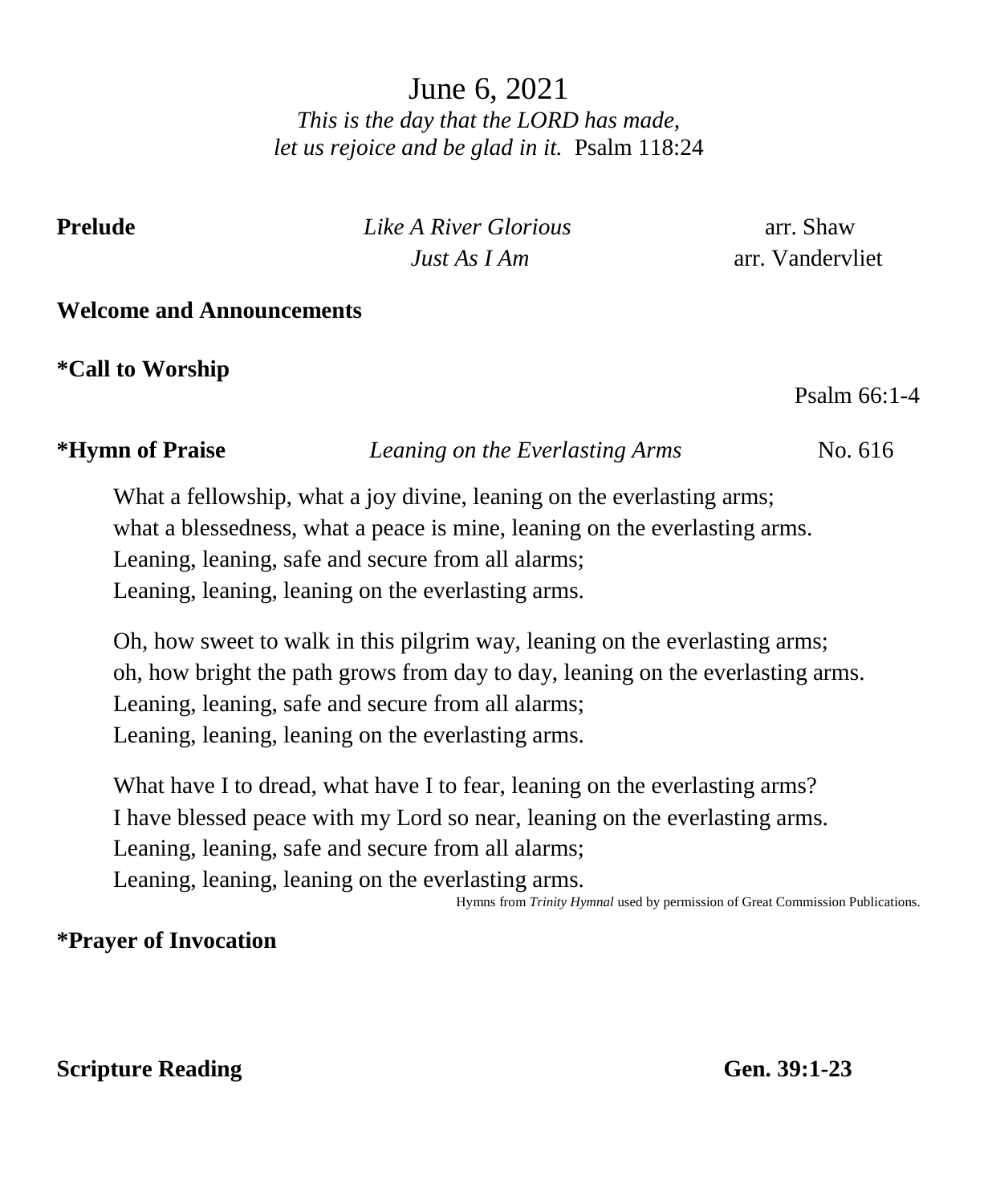#### **Prayer of Confession**

Our gracious Heavenly Father, you are our refuge and strength, a very present help in trouble. You have given to us wisdom and righteousness and sanctification in our Lord Jesus Christ. You have supplied all our needs according to your riches in glory in Christ Jesus. We can do all things through your strength. Yet we are a weak and rebellious people. WE have sinned against you in our thoughts, words, and deeds. We have sinned in what we have done, and in what we have failed to do. We have built idols in our hearts and bowed down to them. We have misused and dishonored your name. Rightfully we fall under the condemnation of your holy, righteous, spiritual, and good law. Our only hope is that Christ Jesus came into the world to save sinners. Your kindness and love for mankind have appeared in him. Forgive the guilt of our transgressions. Purify us that we might be clean. Wash us that we might be whiter than snow, through Jesus Christ our Lord, in Jesus name, Amen.

# Assurance of Pardoning Grace **Property** Psalm 66:16-20

**16** Come and listen, all you who fear God; let me tell you what he has done for me. **<sup>17</sup>** I cried out to him with my mouth; his praise was on my tongue. **<sup>18</sup>** If I had cherished sin in my heart, the Lord would not have listened; **<sup>19</sup>**but God has surely listened and heard my voice in prayer. **<sup>20</sup>** Praise be to God, who has not rejected my prayer or withheld his love from me!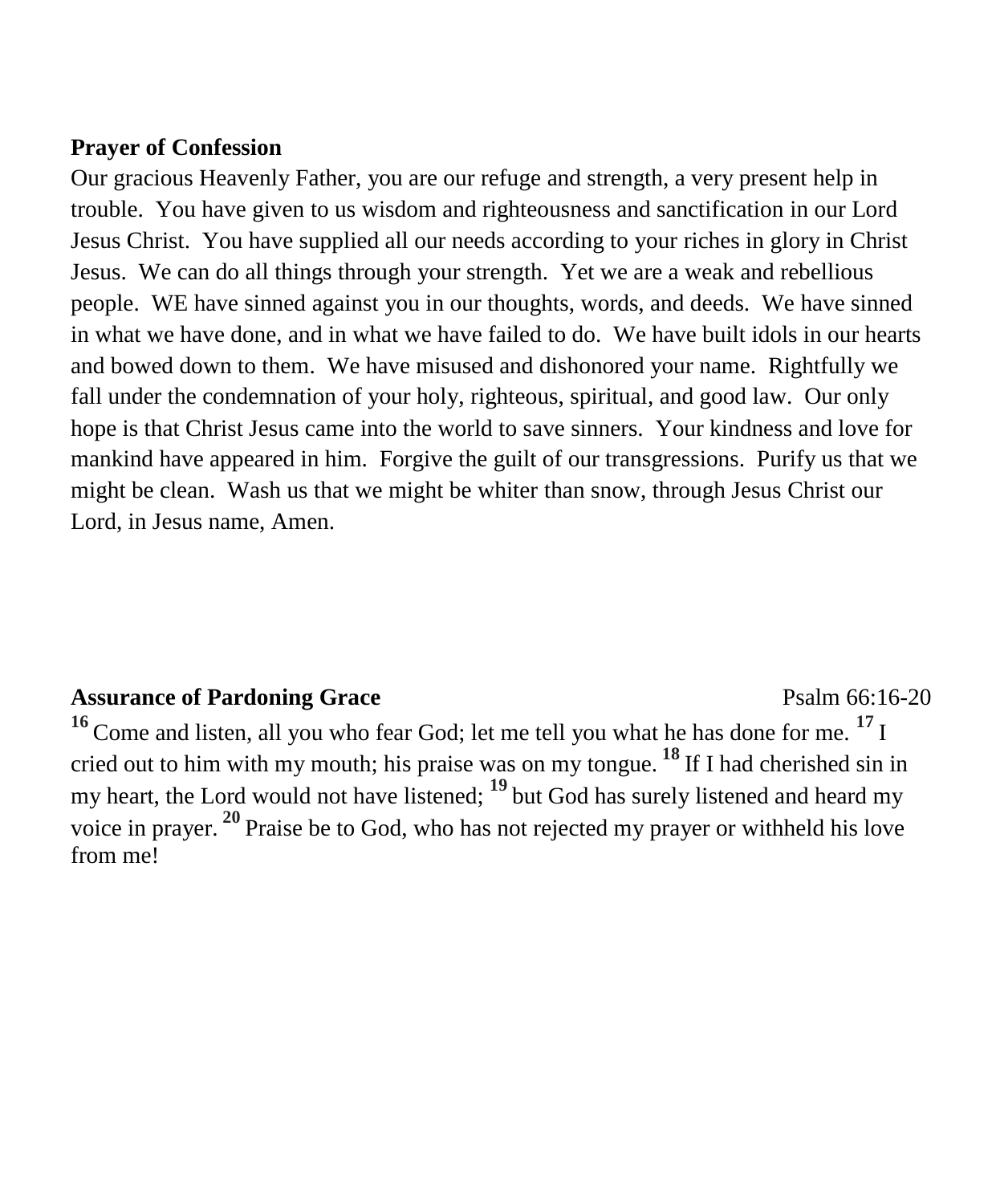I know not why God's wondrous grace to me is daily shown, nor why, with mercy, Christ in love redeemed me for his own.

Refrain:

But "I know whom I have believed, and am persuaded that he is able to keep that which I've committed unto him against that day."

I know not how this saving faith to me he did impart, nor how believing in his word wrought peace within my heart. [Refrain]

I know not how the Spirit moves, convincing us of sin, revealing Jesus through the Word, creating faith in him. [Refrain]

I know not what of good or ill may be reserved for me, of weary ways or golden days, before his face I see. [Refrain]

I know not when my Lord may come, at night or noon-day fair, nor if I'll walk the vale with him, or meet him in the air. [Refrain]

Hymns from *Trinity Hymnal* used by permission of Great Commission Publications.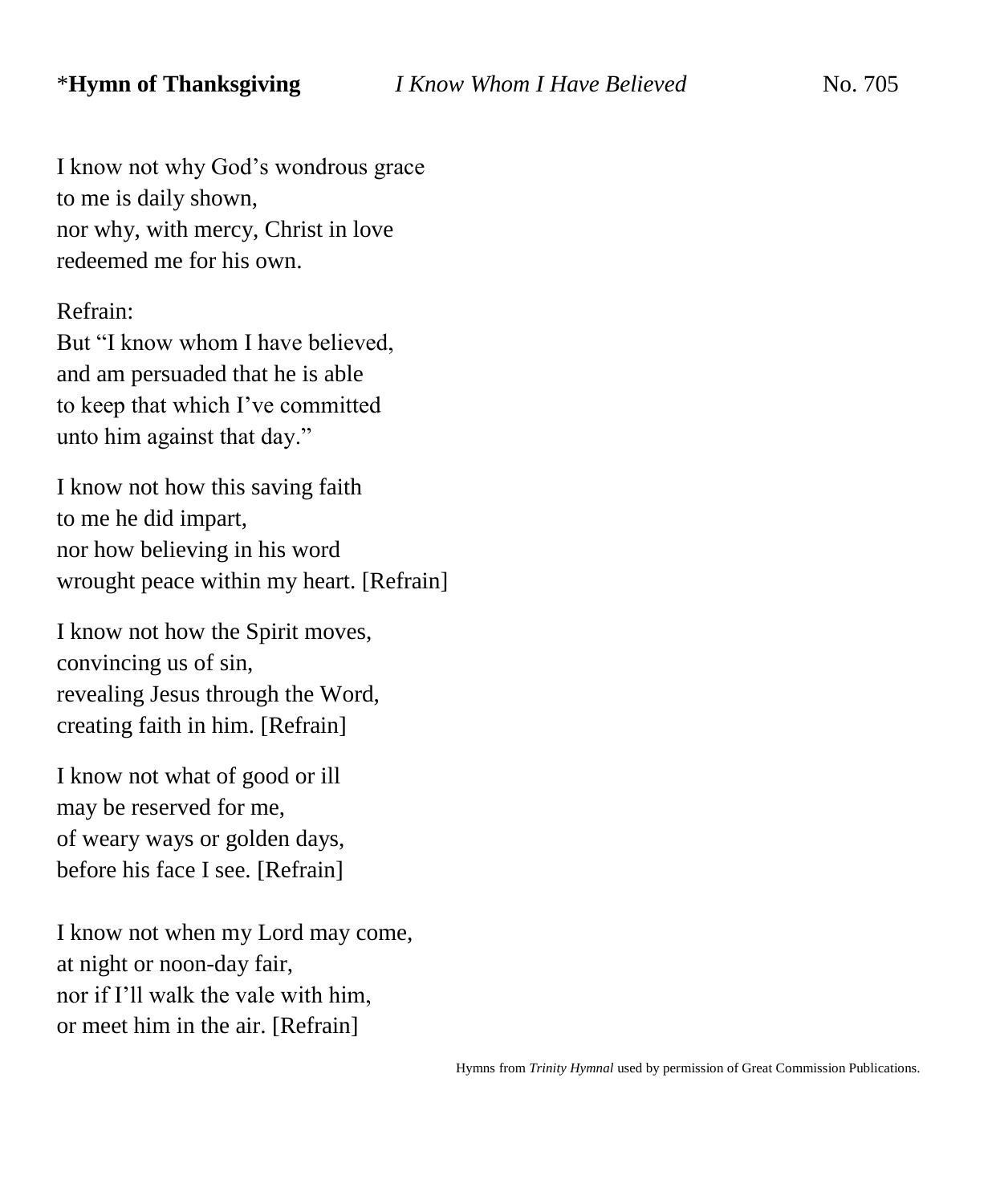#### **WCF 8.5**

The Lord Jesus, by his perfect obedience, and sacrifice of himself, which he, through the eternal Spirit, once offered up unto God, hath fully satisfied the justice of his Father; and purchased, not only reconciliation, but an everlasting inheritance in the kingdom of heaven, for all those whom the Father hath given unto him.

#### **Prayer of Intercession**

| <b>Offering</b>                       | My Faith Looks Up to Thee                 | arr. Larson                                                                    |
|---------------------------------------|-------------------------------------------|--------------------------------------------------------------------------------|
| *Doxology                             |                                           | No. 731                                                                        |
|                                       | Praise God, from Whom all blessings flow; |                                                                                |
| Praise Him, all creatures here below; |                                           |                                                                                |
| Praise Him above, ye heav'nly host;   |                                           |                                                                                |
| Praise Father, Son, and Holy Ghost.   |                                           |                                                                                |
| Amen.                                 |                                           |                                                                                |
|                                       |                                           | Hymns from Trinity Hymnal used by permission of Great Commission Publications. |

#### **\*Hymn of Preparation** *This is My Father's World* No. 111

This is my Father's world, and to my list'ning ears, all nature sings, and round me rings the music of the spheres. This is my Father's world: I rest me in the thought of rocks and trees, of skies and seas; His hand the wonders wrought.

This is my Father's world, the birds their carols raise, the morning light, the lily white, declare their Maker's praise. This is my Father's world: He shines in all that's fair; in the rustling grass I hear Him pass, He speaks to me everywhere.

This is my Father's world, O let me ne'er forget that though the wrong seems oft so strong, God is the Ruler yet. This is my Father's world: the battle is not done; Jesus who died shall be satisfied, and earth and heav'n be one.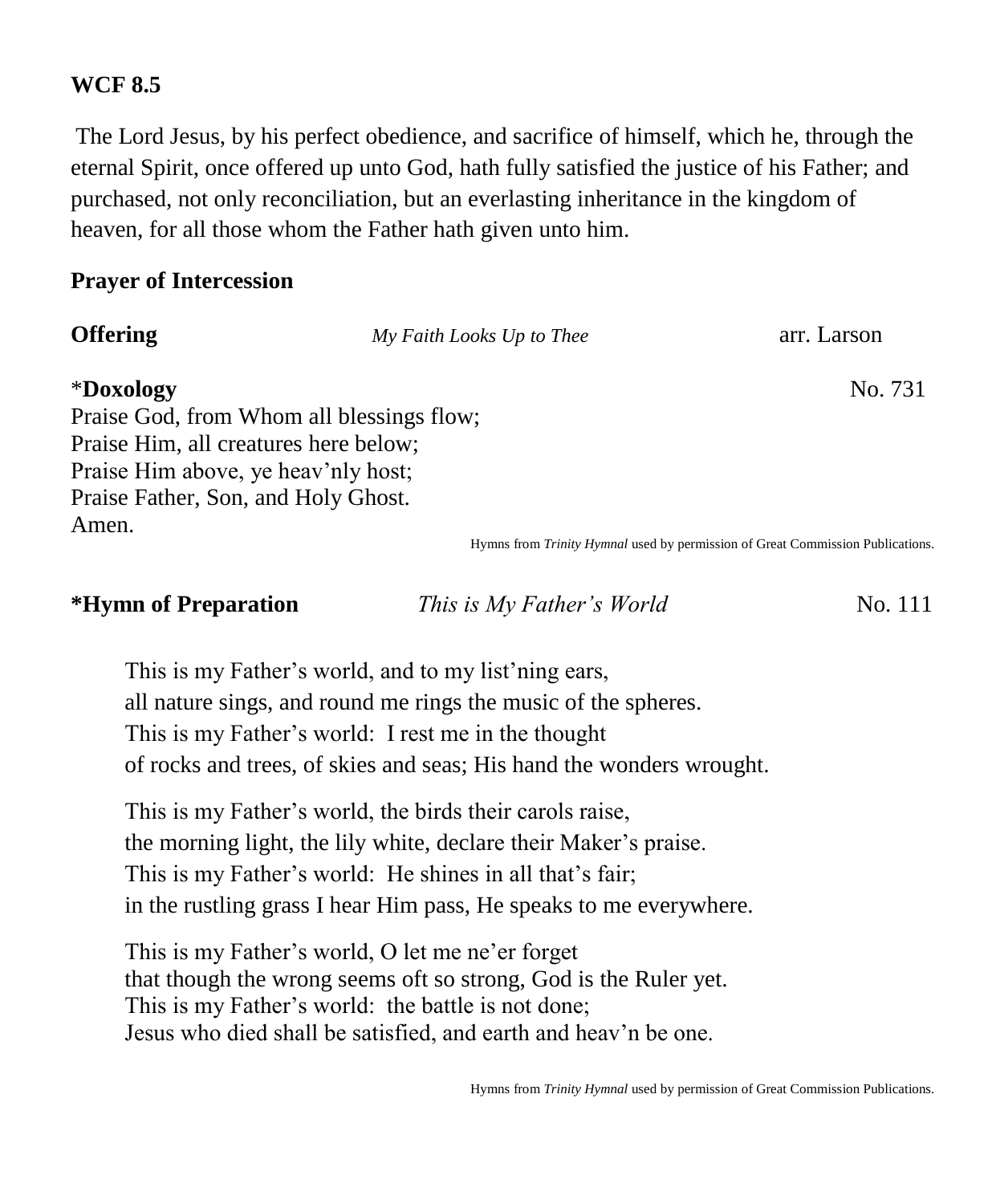1. Assurance

2. Adoration

3. Angst

Questions:

- 1. Can a Christian lose his/her salvation? Why or why not?
- 2. What did the pastor mean when he said, "what seemingly starts well for Roman Catholics and Arminians concerning our salvation quickly turns sour"?
- 3. Why is the imagery of feasting so often used in the Bible when talking about heaven? What does this teach us about glory? How does this imagery guide us in how we should live today?
- 4. Why does Jesus lament over Jerusalem? What does this angst teach us about the true intentions of his heart? How can you model that?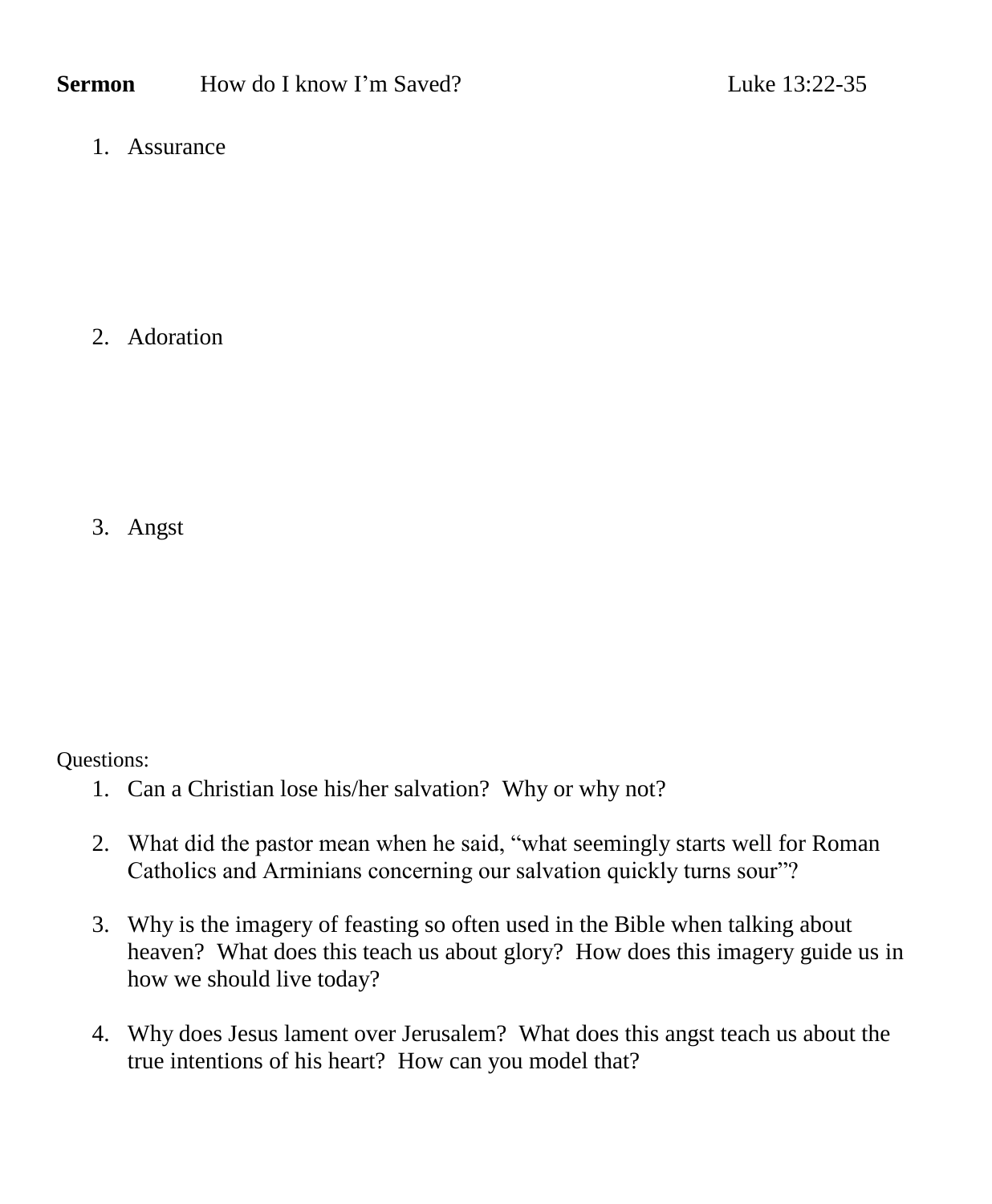**The Lord's Supper** *Sursum Corda* Leader: Lift up your hearts! People: **We lift them up to the Lord!** Music : Selections from Hymnal

Hymns from *Trinity Hymnal* used by permission of Great Commission Publications.

#### **\*Hymn of Response** *It Is Well with My Soul* No. 691

When peace, like a river, attendeth my way; when sorrows like sea billows roll; whatever my lot, Thou hast taught me to say, "It is well, it is well with my soul."

**Refrain**: It is well (It is well) with my soul, (with my soul). It is well, it is well with my soul.

Though Satan should buffet, though trials should come, let this blest assurance control, that Christ has regarded my helpless estate, and has shed His own blood for my soul. **(Refrain)**

My sin, O the bliss of this glorious thought! my sin, not in part, but the whole, is nailed to the cross and I bear it no more; praise the Lord, praise the Lord, O my soul! **(Refrain)**

**Refrain**: It is well (It is well) with my soul, (with my soul). It is well, it is well with my soul.

O Lord, haste the day when the faith shall be sight, the clouds be rolled back as a scroll, the trump shall resound and the Lord shall descend, "Even so," it is well with my soul. **(Refrain)**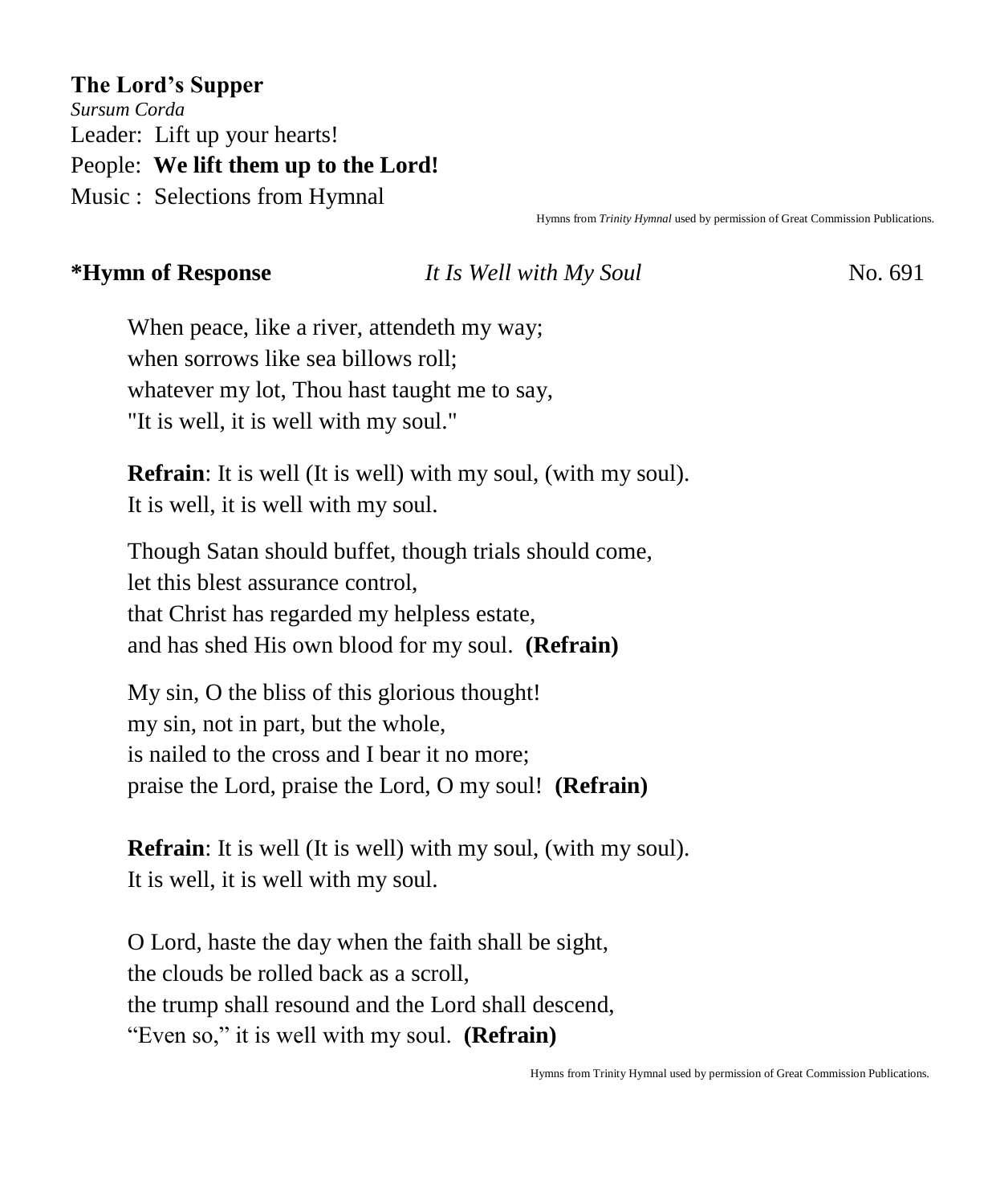# **\*Benediction**

# **\*Gloria Patri** No. 735 Glory be to the Father, and to the Son, and to the Holy Ghost; as it was in the beginning, is now, and ever shall be, world without end. Amen, amen. Hymns from *Trinity Hymnal* used by permission of Great Commission Publications.

| <i>*Postlude</i>                            |              | Jesus, What a Friend for Sinner!                                                                                              | arr. Payne                   |
|---------------------------------------------|--------------|-------------------------------------------------------------------------------------------------------------------------------|------------------------------|
| * Congregation: Please stand as able.       |              |                                                                                                                               |                              |
| Piano & Organ<br><b>Intercessory Prayer</b> |              |                                                                                                                               | Sandy Schoon<br>Yon Lindborg |
|                                             |              | <b>Weekly Calendar</b>                                                                                                        |                              |
| <b>DATE</b>                                 | TIME         | <b>EVENT</b>                                                                                                                  |                              |
| <b>SUN 6/6</b>                              | 10:30 AM     | <b>Worship Service – LORD's Supper</b><br>(available YouTube & Facebook)<br><b>Set up for VBS</b> (immediately after service) |                              |
| <b>MON 6/7-6/11</b>                         | 6:00-8:00 PM | <b>VBS</b> Week                                                                                                               |                              |
| <b>TUE 6/8</b>                              | 1:00 PM      | <b>Senior Care Group</b>                                                                                                      |                              |
| <b>SUN 6/13</b>                             | 10:30 AM     | <b>Worship Service</b><br>(available YouTube & Facebook)                                                                      |                              |
|                                             | 3:00 PM      | <b>Cordelia's Graduation Open House (at church)</b>                                                                           |                              |